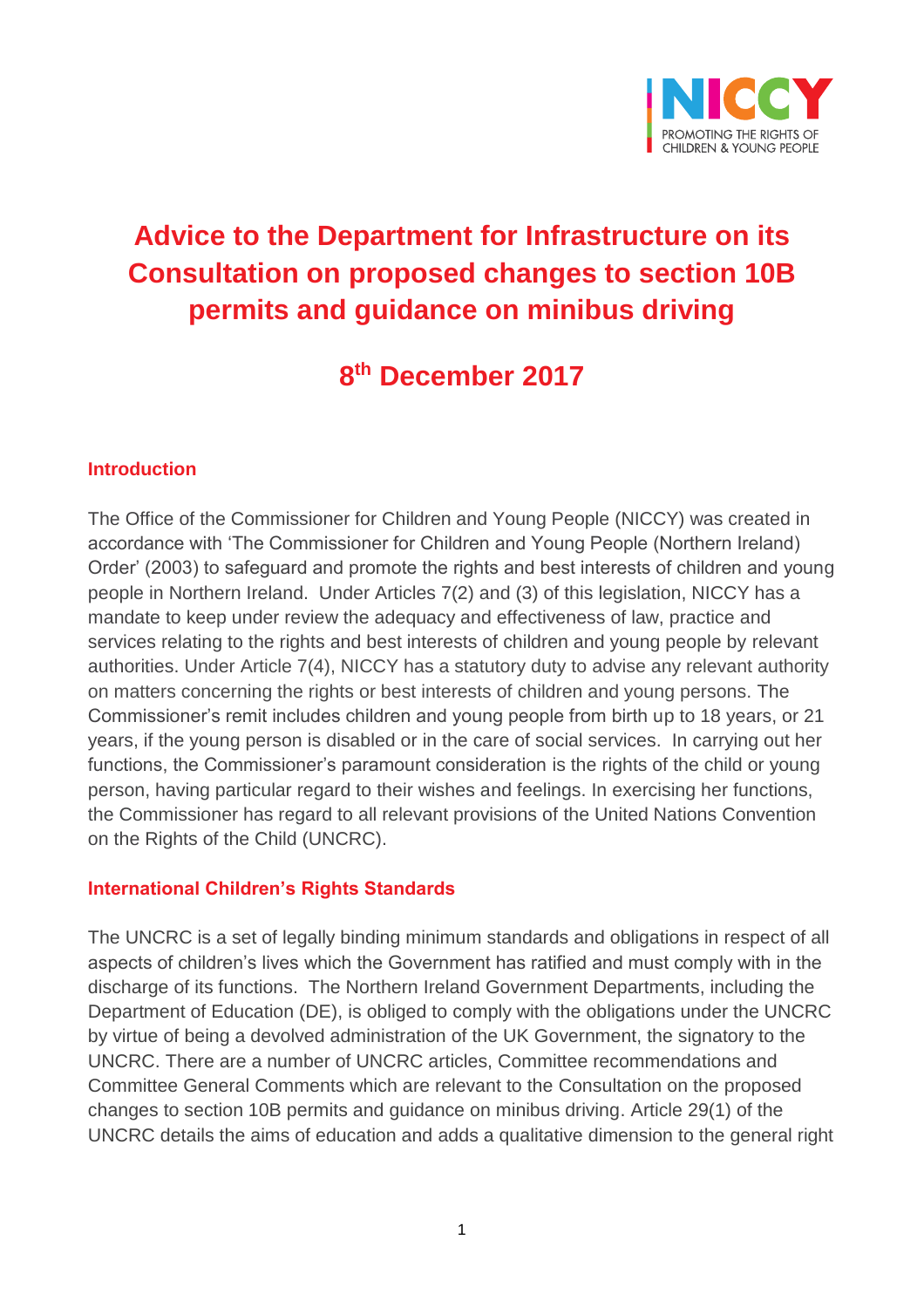

to education. Article 29(1) reflects the rights and inherent dignity of the child; it insists on the need for education to be child-centred, child-friendly and empowering and highlights the need for educational processes to be based upon the principles outlined in Article  $29(1)$ . General Comment 1 on the Aims of Education<sup>1</sup> provides insight into the obligations on Government under Article 29(1) of the Convention. According to the UNCRC Committee's General Comment on Article 29 of the Convention – a statement of its meaning and objectives - education must be child-centred, child-friendly and empowering.<sup>2</sup> The goal is to strengthen the child's capacity to enjoy the full range of human rights, to promote a culture which is infused by appropriate human rights values and to empower the child through developing his or her skills, learning and other capacities, human dignity, self-esteem and self-confidence. In this context, 'education' goes far beyond formal schooling to embrace the broad range of life experiences and learning processes which enable children, whether individually or collectively, to develop their personalities, talents and abilities and to live a full and satisfying life within society.

Other articles are also relevant in the context of this consultation, not least the 4 principles of the Convention. The UNCRC principles require the Government to ensure that children are not discriminated against - Article 2; their best interests are upheld - Article 3; they develop to their maximum potential - Article 6; and they are able to meaningfully participate in all aspects of their lives - Article 12. Article 31 of the United Nations Convention on the Rights of the Child relates to the right of the child to participate in cultural, artistic, recreational and leisure activity. It states,

*"That every child has the right to rest and leisure, to engage in play and recreational activities appropriate to the age of the child and to participate freely in cultural life and the arts.*

*That member governments shall respect and promote the right of the child to participate*  fully in cultural and artistic life and shall encourage the provision of appropriate and equal *opportunities for cultural, artistic, recreational and leisure activity."*

The Committee on the Rights of the Child has issued a General Comment on Article 31, providing an insight into the obligations on State parties by virtue of Article 31. This General Comment emphasises the importance of the realisation of Article 31 to the lives of

 $\overline{a}$ <sup>1</sup> United Nations Committee on the Rights of the Child, General Comment No. 1 (2001) 'The aims of education' CRC/GC/2001/1.

<sup>2</sup> *Ibid*.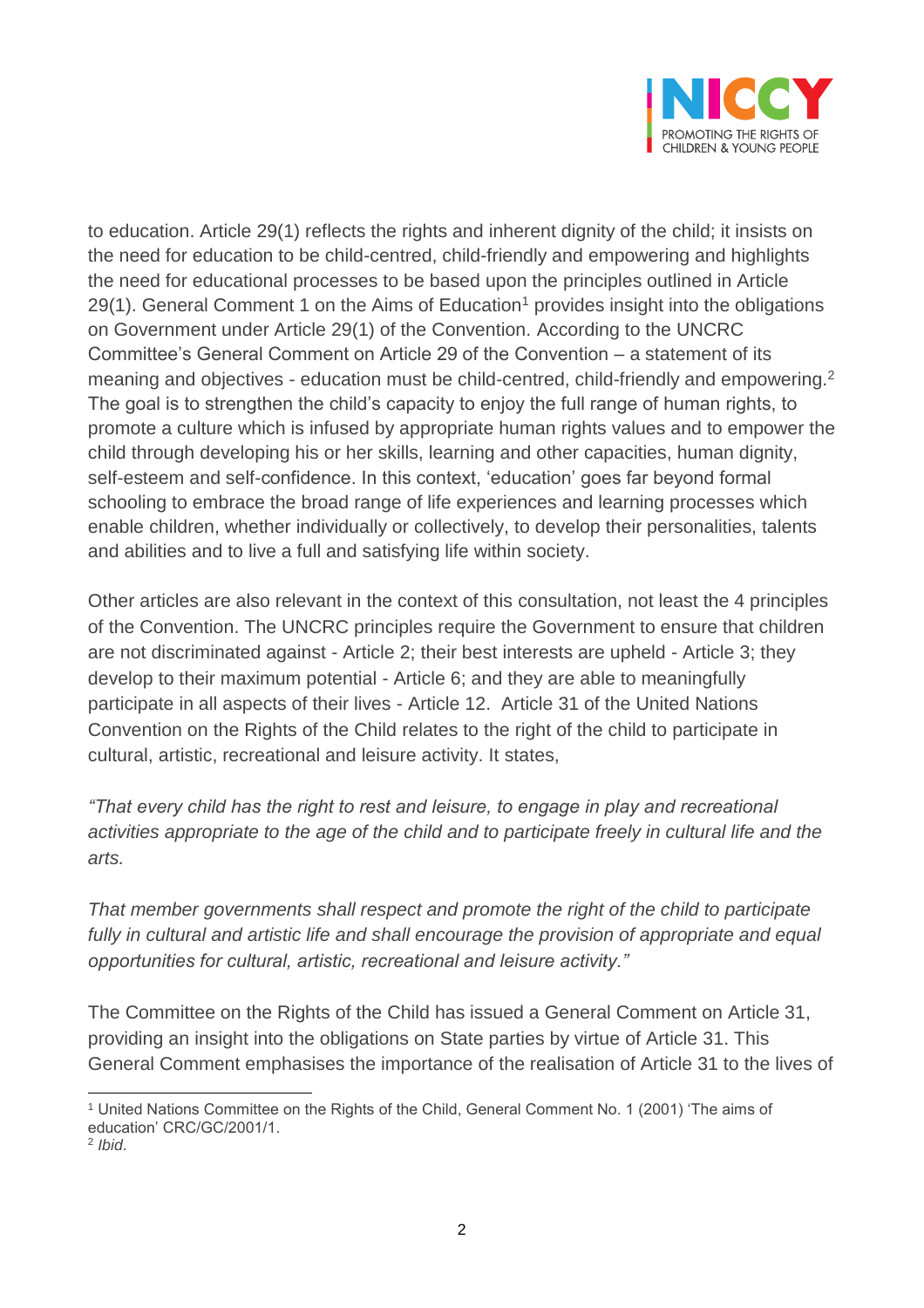

children and young people and states that,

*"Article 31 must be understood holistically, both in terms of its constituent parts and also in its relationship with the Convention in its entirety. Each element of Article 31 is mutually linked and reinforcing, and when realized, serves to enrich the lives of children. Together, they describe conditions necessary to protect the unique and evolving nature of childhood. Their realization is fundamental to the quality of childhood, to children's entitlement to optimum development, to the promotion of resilience and to the realization of other rights."<sup>3</sup>*

It also provides insight into what is meant by the phrase, *'to participate freely',* and the resultant obligations on Government. It states that,

*"The right of children to participate freely in cultural life and the arts requires that States parties respect, and abstain from interference in, the child's access to, choice of and engagement in such activities, subject to the obligation to ensure the protection of the child and the promotion of the child's best interests. Equally, they must ensure that others do not restrict that right. The decision by a child whether or not to exercise these rights is a choice and, as such, should be recognized, respected and protected." 4*

The General Comment also provides insight into the obligations on Government with regard to the right of the child, *'to participate fully in cultural and artistic life'*: It states that the right to participate fully has three inter-related and mutually reinforcing dimensions; access which necessitates that children have the opportunity to experience cultural and artistic life, participation which requires that concrete opportunities are guaranteed for children to engage in creative activities with a view to the full development of their personalities and contribution to cultural life. It is clear that States parties must ensure the preconditions for participation, facilitation and promotion of opportunities for the implementation of all Article 31 rights. Children can only realise their rights if the necessary legislative, policy, budgetary, environmental and service framework is in place. In addition, every child must be afforded equal opportunities to enjoy his or her Article 31 rights.<sup>5</sup>

 $\overline{a}$ <sup>3</sup>United Nations Committee on the Rights of the Child, The right of the child to rest, leisure, play, recreational activities, cultural life and the arts (Article 31), (2013), General Comment No. 17, CRC/C/GC/17

<sup>4</sup> Para 14, *Ibid.*

<sup>5</sup> Para 15, *Ibid*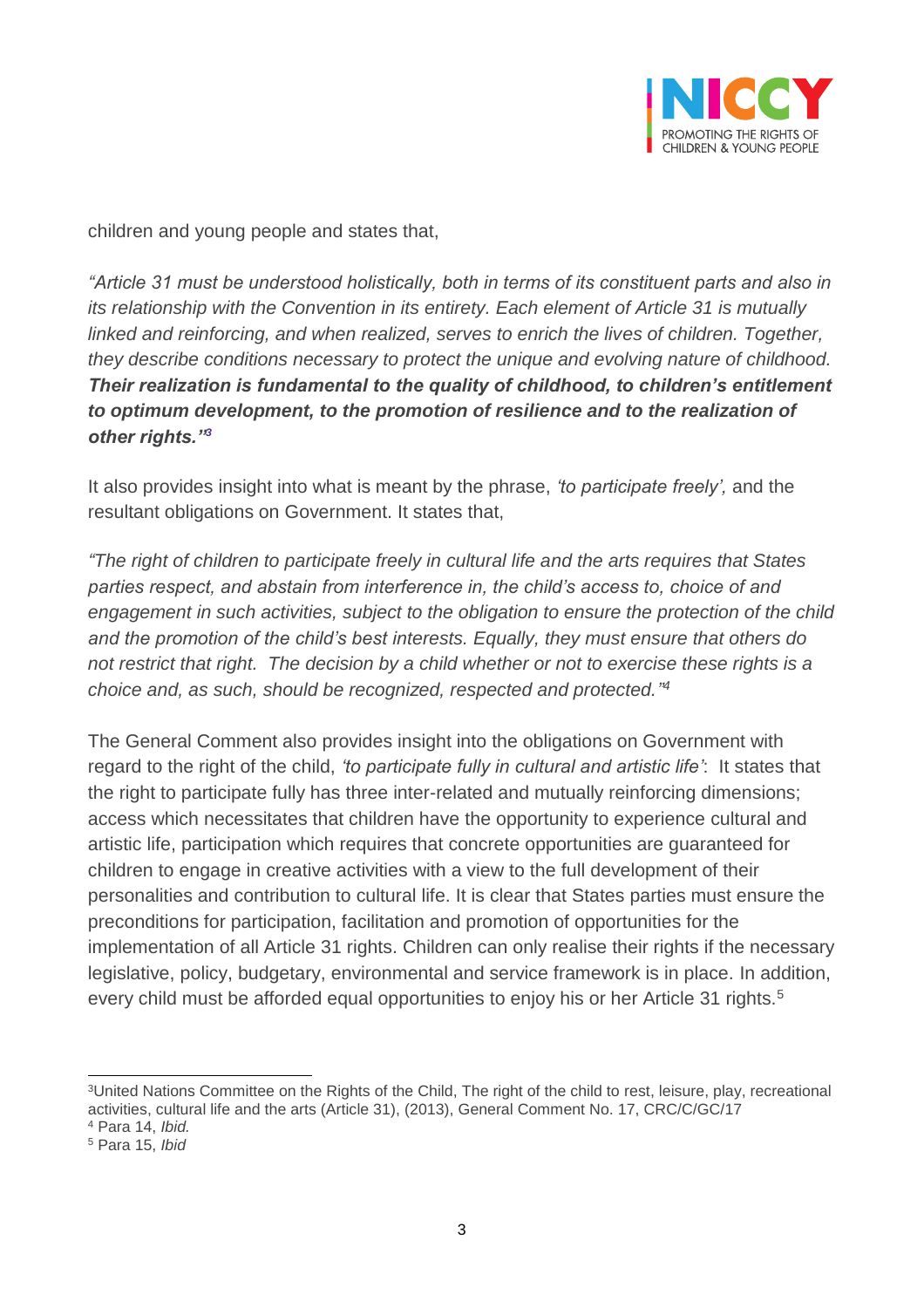

With regard to the provision of resources for the realisation of children's rights under the Convention, Article 4 of the UNCRC states that,

*"States Parties shall undertake all appropriate legislative, administrative, and other measures for the implementation of the rights recognized in the present Convention. With regard to economic, social and cultural rights, States Parties shall undertake such measures to the maximum extent of their available resources and, where needed, within the framework of international co-operation."*

The Committee's General Comment No 5. on General measures of implementation of the UNCRC, 6 is clear that children should be visible in budgets and that analysis of resources for children should take place to ensure that States are fulfilling their obligation to allocate resources to the maximum extent in order to ensure the realization of children's rights. In addition, it outlines the obligation on States to ensure that budget decisions which will impact on children are made with the best interests of the child as a primary consideration. It states that,

*"The Committee needs to know what steps are taken at all levels of Government to ensure that economic and social planning and decision-making and budgetary decisions are made with the best interests of children as a primary consideration and that children, including in particular marginalized and disadvantaged groups of children, are protected from the adverse effects of economic policies or financial downturns."*<sup>7</sup>

The UN Committee also recommended that,

*"…the State party, in accordance with article 4 of the Convention, allocate the maximum extent of available resources for the implementation of children's rights…"*<sup>8</sup>

It highlighted the need to invest in children by Governments, stating that investment in children is a,

 $\overline{a}$ 

<sup>6</sup> General Comment No.5: General Measures of Implementation of the Convention on the Rights of the Child, UN Doc CRC/GC/2003/5.

<sup>7</sup> *Ibid*, para 51.

<sup>8</sup> *Ibid,* para 19.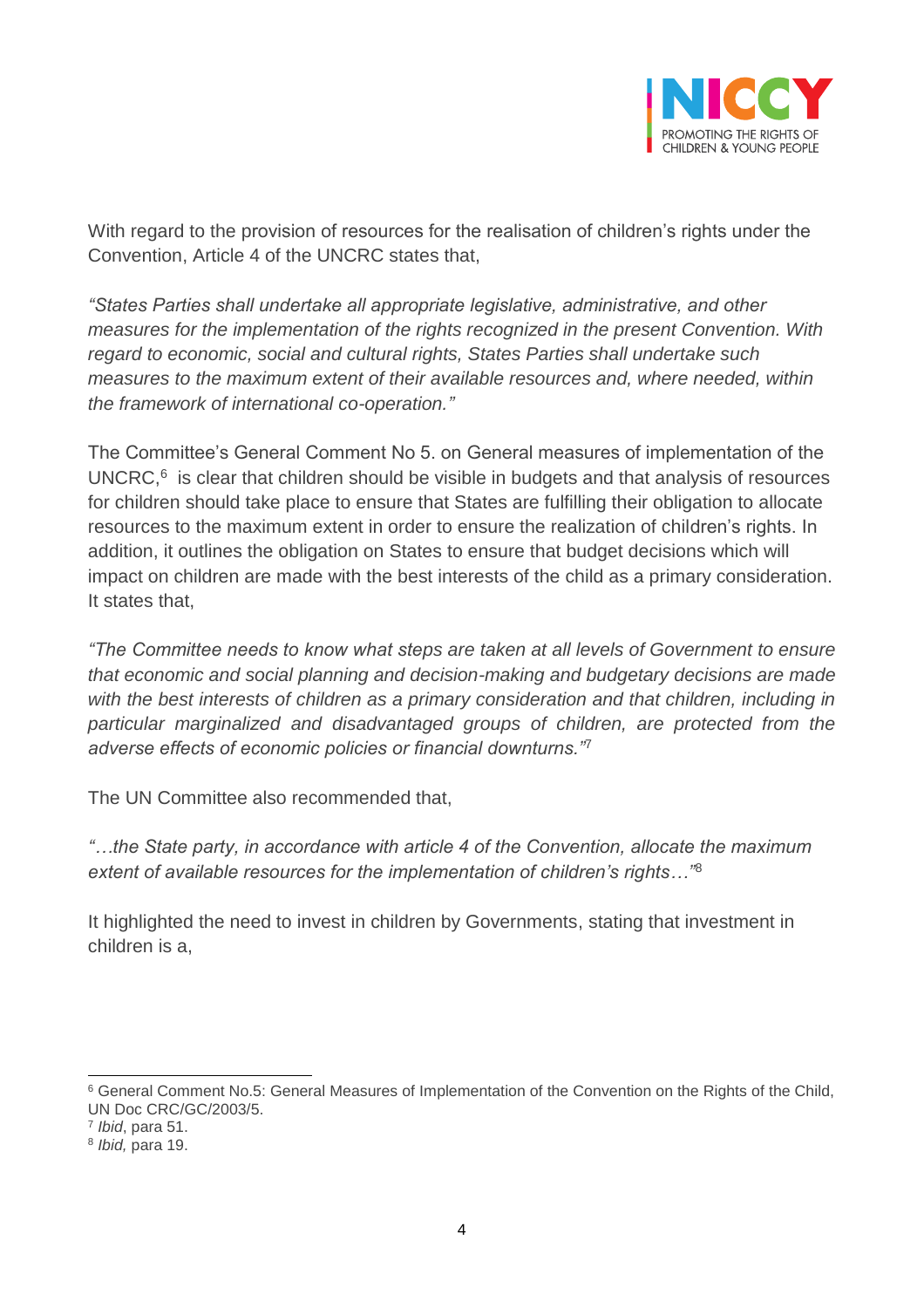

"...*widely accepted best guarantee for achieving equitable and sustainable human development and a fundamental requirement for social and economic priorities of any government"*<sup>9</sup>

Also of relevance to the current consultation is the United Nations Convention on the Rights of Persons with Disabilities (UNCRPD), which was ratified by the UK Government on  $8<sup>th</sup>$  June 2009. Article 5 provides that persons with disabilities shall have equal access to all the protections afforded by the law. Article 7 provides that all children with disabilities shall have full enjoyment of all human rights and fundamental freedoms; that their best interests shall be a primary consideration and that their voices shall be heard in all matters concerning them. Article 19 provides the right for people with disabilities to independent living and full and their full inclusion and participation in the community. Article 24 provides the right for persons with disabilities to access an inclusive education system at all levels.

## **General Comments**

Access to transport to enable children and young people to fully participate in many aspects of their lives is a vital element to the realisation of some of their fundamental rights as outlined above. It is clear from the consultation document that the Department believes that the current legal framework relating to the use of minibuses has been wrongly interpreted and is currently operating in contravention to Regulations introduced in 1994 and 1996. The consultation document states that the Department's previous interpretation of the legislative framework, whereby car licence holders could be paid to drive a minibus if they had passed their driving test prior to 1997 and the organisation held a s10B permit and where people whose driving was not stipulated in their contract of employment were able to drive a minibus on their car licence, was unsustainable. The Department has now concluded that under existing legislation those driving a minibus for hire or reward do require a full minibus driving licence and Drivers Certificate of Professional Competence. While this primarily will impact on paid drivers, the Department's interpretation of the legal framework means that anyone who drives in the course of their employment, such as teachers, health workers and caretakers are deemed to be paid drivers who will require a full D1 licence and driver qualification card to drive a minibus in future. This is estimated to be at considerable expense to the organisations affected, including schools, and may be prohibitive, impacting significantly on the ability of children and young people to take part in a range of activities. Drivers who volunteer for voluntary organisations and receive no

 $\overline{a}$ <sup>9</sup> CRC (2007) Day of General Discussion "Resources for the rights of the child – Responsibility of States", Para 27.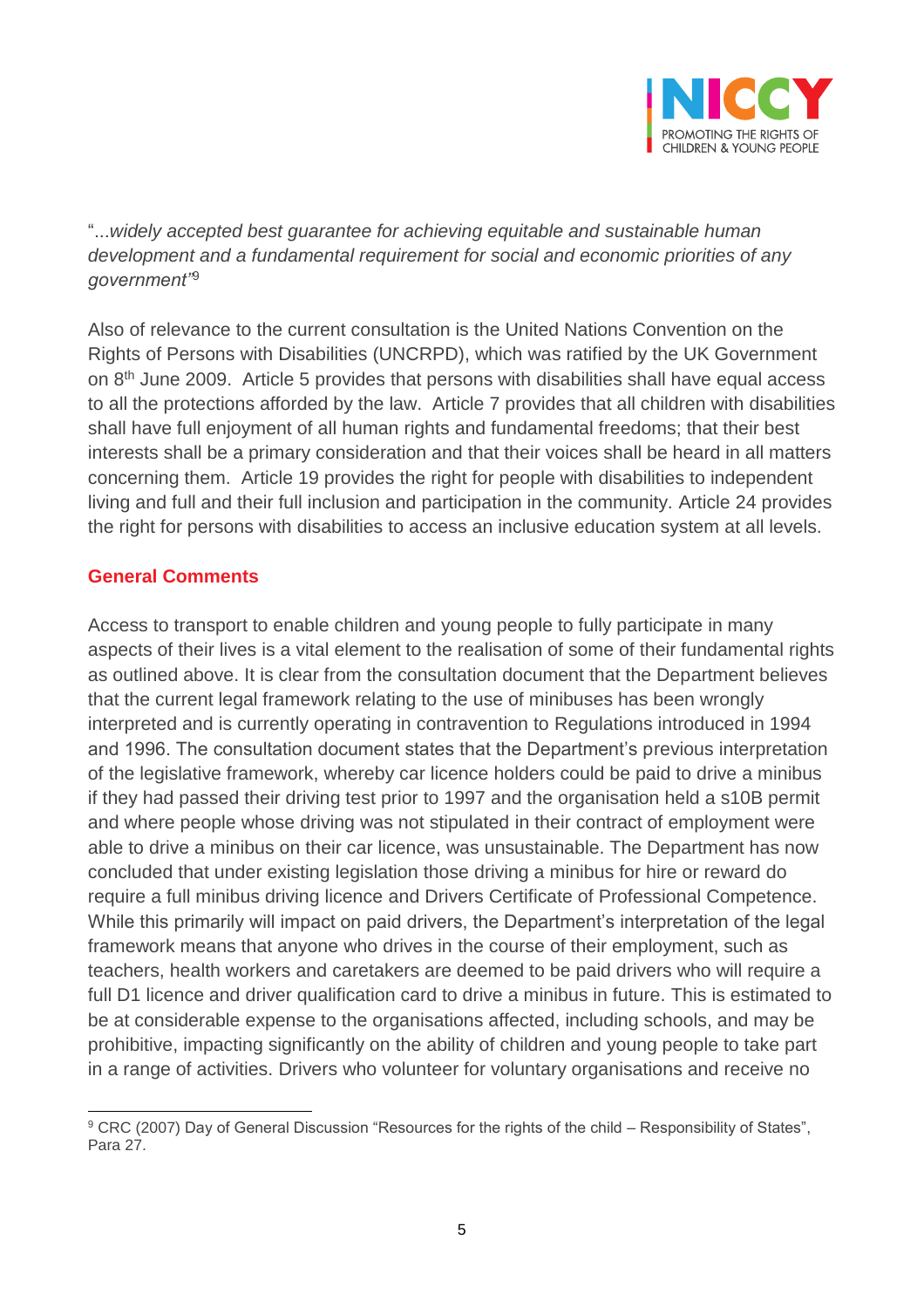

payment except for out of pocket expenses will not be affected by the revised guidance.

NICCY is concerned that the proposed changes to section 10B permits and guidance on minibus driving are very unclear and their impact has already created a lack of clarity for many involved in driving and using minibuses. This is particularly the case for volunteer drivers, enforcement agencies and those who drive ancillary to their employment. We are particularly concerned at the impact that the proposed changes are having and will continue to have on the education sector and schools and youth settings in particular. Many children and young people take part in a range of education, sporting, music and youth activities which require them to avail of minibus transport. The Department's definition of what constitutes commercial and non-commercial effectively means that all teachers and youth workers who drive in an ancillary role to their employment will no longer be able to transport children and young people in minibuses owned by schools and youth clubs. NICCY is aware of a letter received by schools in June 2017 from the Education Authority which very clearly states that all driving of a minibus in connection with employment irrespective as to whether it is incidental or integral to the employment, i.e. whether driving duties are outlined on a job description or not, must be undertaken by a driver who holds a D1 licence by test and a driver's qualification card. NICCY has been contacted by a number of schools and youth providers who have stated that all transport is now being paid for in schools and youth settings and minibuses owned by these facilities are no longer being used. This is impacting on the ability of children to engage in a range of activities including access to formal education through Area Learning Committees and Shared Education projects. We have also been informed that the cost of compliance with the new proposed minibus regime will be approximately £1,000 per driver, a cost which in the current economic climate is prohibitive to many, significantly impacting on the ability of children and young people to take part in a range of activities which are vitally important to community inclusion and the development of all of their skills, talents and abilities.

NICCY is also aware that the acknowledgement by the DfI that they have been misinterpreting the current legislative framework regarding minibus transport effectively means that the proposed changes to section 10B permits and guidance on minibus driving have already been introduced. Given that schools and youth clubs are already paying for or not providing transport and that the changes are already in operation, we have serious concerns about how genuine and formative this consultation process is.

While NICCY understands that the responsibility for transport in schools is not solely the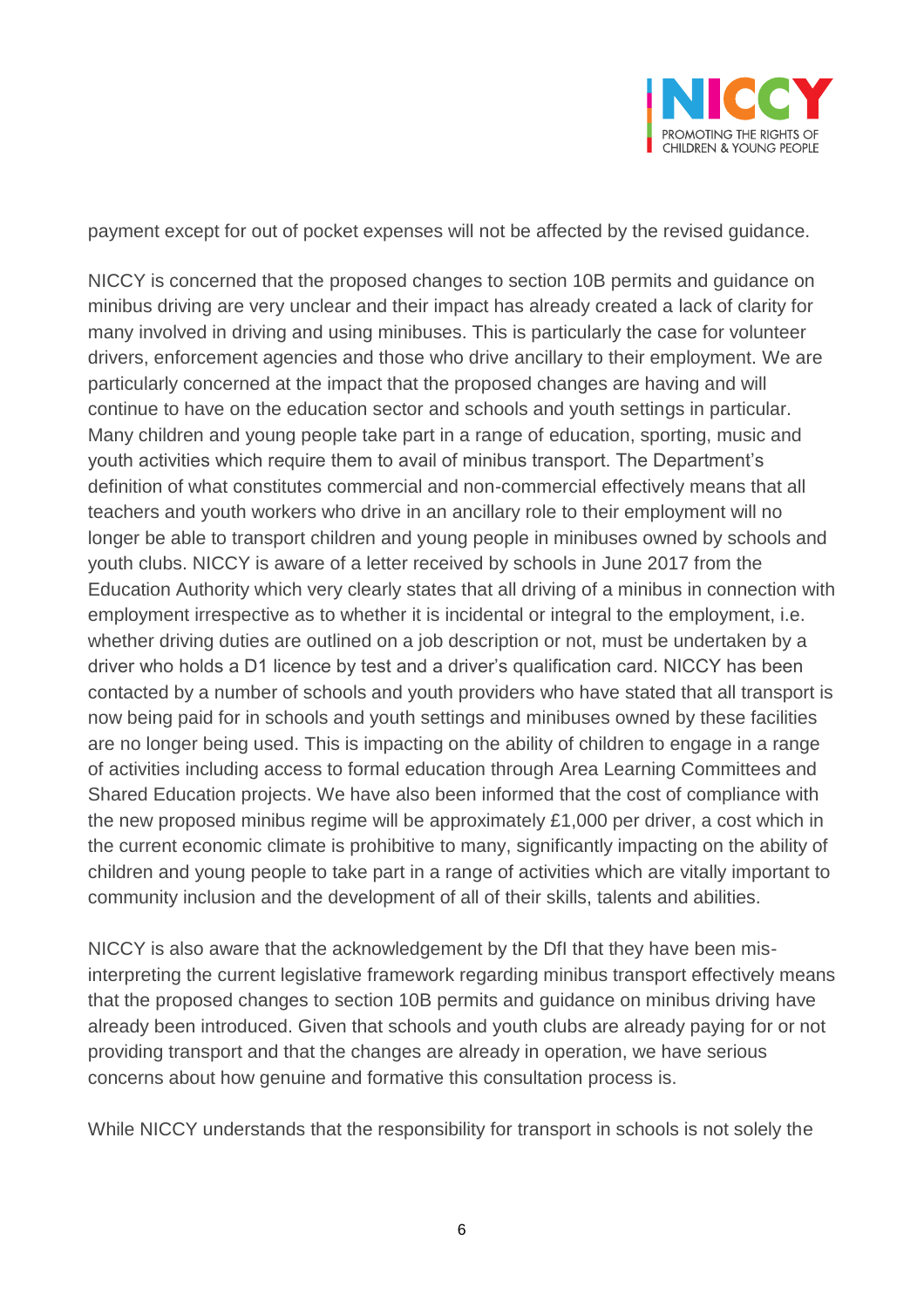

responsibility of DfI, there is an obligation on Government Departments to work together to promote the wellbeing of children and young people. These proposals have the potential to have a serious detrimental impact on children's wellbeing and their development to their maximum potential in all aspects of their lives. The Children's Services Co-operation Act (Northern Ireland) 2015 requires Government Departments and agencies to co-operate with each other to contribute to the achievement of specified outcomes relating to the wellbeing of children and young people. In the Act "well-being" of children and young people includes the enjoyment of play and leisure, learning and achievement, the making by them of a positive contribution to society, living in a society which respects their rights and living in a society in which equality of opportunity and good relations are promoted between persons who share a relevant characteristic and persons who do not share that characteristic, among others. Government departments and agencies should ensure that they are co-operating with each other effectively in line with their statutory obligations to improve outcomes for all children and young people, including in providing for the needs of children with disabilities. NICCY wishes to respectfully remind DfI of their statutory obligations under the Children's Services Co-operation Act (Northern Ireland) 2015 in the context of the proposed changes to section 10B permits and guidance on minibus driving. It is our belief that the Act places clear statutory obligations on Government Departments to ensure that the well-being of children is promotes through co-operation. This would involve DfI working in partnership with other Government Departments, including the Department of Education and agencies, including the Education Authority to ensure that compliance with the proposed changes is funded by central Government and the cost not borne by schools, youth settings or children and young people themselves.

The law in relation to regulation 1071/2009 and its impact on domestic law is far from clear and NICCY suggests that progression with the current proposals is halted until cognisance can be taken of discussions, consultation and Committee findings in Westminster on the impact of these changes in England and Wales. It seems folly to progress with the proposed changes in isolation of a parallel process of scrutiny in Westminster which would be extremely useful in guiding decisions and formulating thinking on the necessary changes within a Northern Ireland context. This is particularly important in ensuring that the changes do not have the impact of undermining the social good relating to the inclusion of marginalised groups, including children and young people, in society and in activities which are important to their personal and social development.

There are a number of references in the current consultation to issues relating to safety,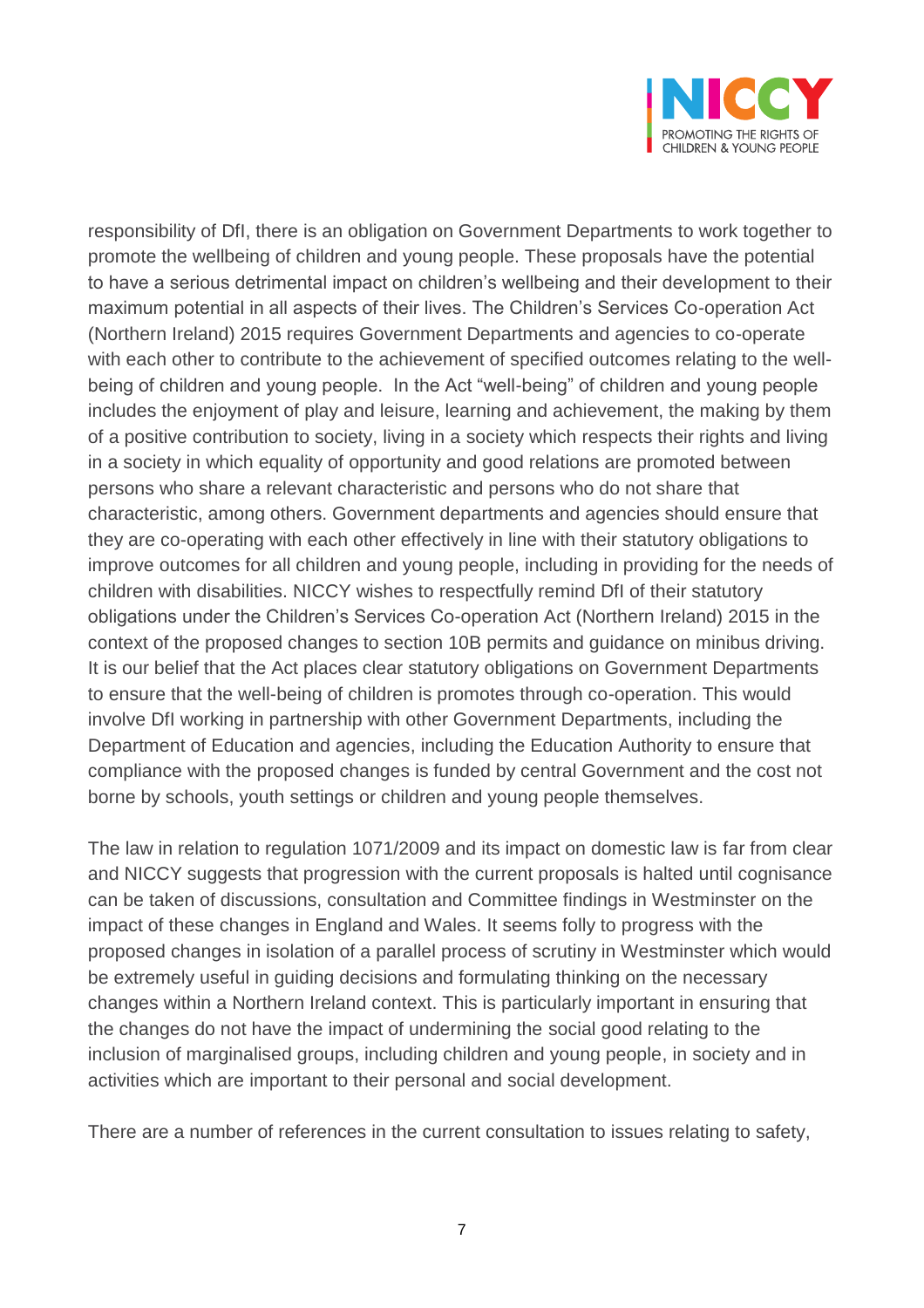

however, there is absolutely no evidence presented with regard to safety concerns relating to the previous situation regarding minibus driving in Northern Ireland. NICCY would request clear evidence regarding the concerns expressed relating to safety as we are unaware that safety has been an issue with the operation of the regime to date.

The introduction of the Department's proposals will certainly have at least a short term impact on the ability of children and young people to take part in activities, using minibus transport due to the time delay in drivers becoming suitably qualified. NICCY would request information from DfI on how it intends to deal with the shortage of qualified drivers in a manner in the immediate term which does not prevent people who rely on minibus transport from being able to take part in activities and travel as required.

## **Section 75 of the Northern Ireland Act 1998 and the Common Law Duty to Consult**

Section 75 of the Northern Ireland Act 1998 is intended to be used as a policy formulation tool however, NICCY does not believe that there is any potential to change the proposed scope of the current consultation, regardless of the views expressed by consultees through this consultation process. NICCY has serious concerns about how genuine this consultation exercise is and believes that there is significant evidence to indicate that the outcome of this consultation with regard to the current interpretation of the legislation and resultant Guidance has been pre-determined from the outset.

There is a statutory obligation, under Schedule 9 paragraph 9(2) of the Northern Ireland Act 1998, on all public authorities to take into account any assessment and consultation carried out in relation to the policy. A commitment to this is included within DfI's approved Equality Scheme.<sup>10</sup> It is essential that DfI fully complies with this commitment and can clearly show how views expressed through consultation on the current proposals have been taken into account in progressing proposed changes to section 10B permits and guidance on minibus driving.

Case law in Britain is clear that consultation must be fair. In the recent Supreme Court case of Moseley R (ota) v. London Borough of Haringey<sup>11</sup> the court endorsed the long standing core principles of consultation as the embodiment of fairness, known as the

 $\overline{a}$ <sup>10</sup> Para 3.2.10, Equality Scheme for the Department for Regional Development, Approved 9 August 2011 (Revised 20 August 2015)

**<sup>11</sup>** [2014] UK 56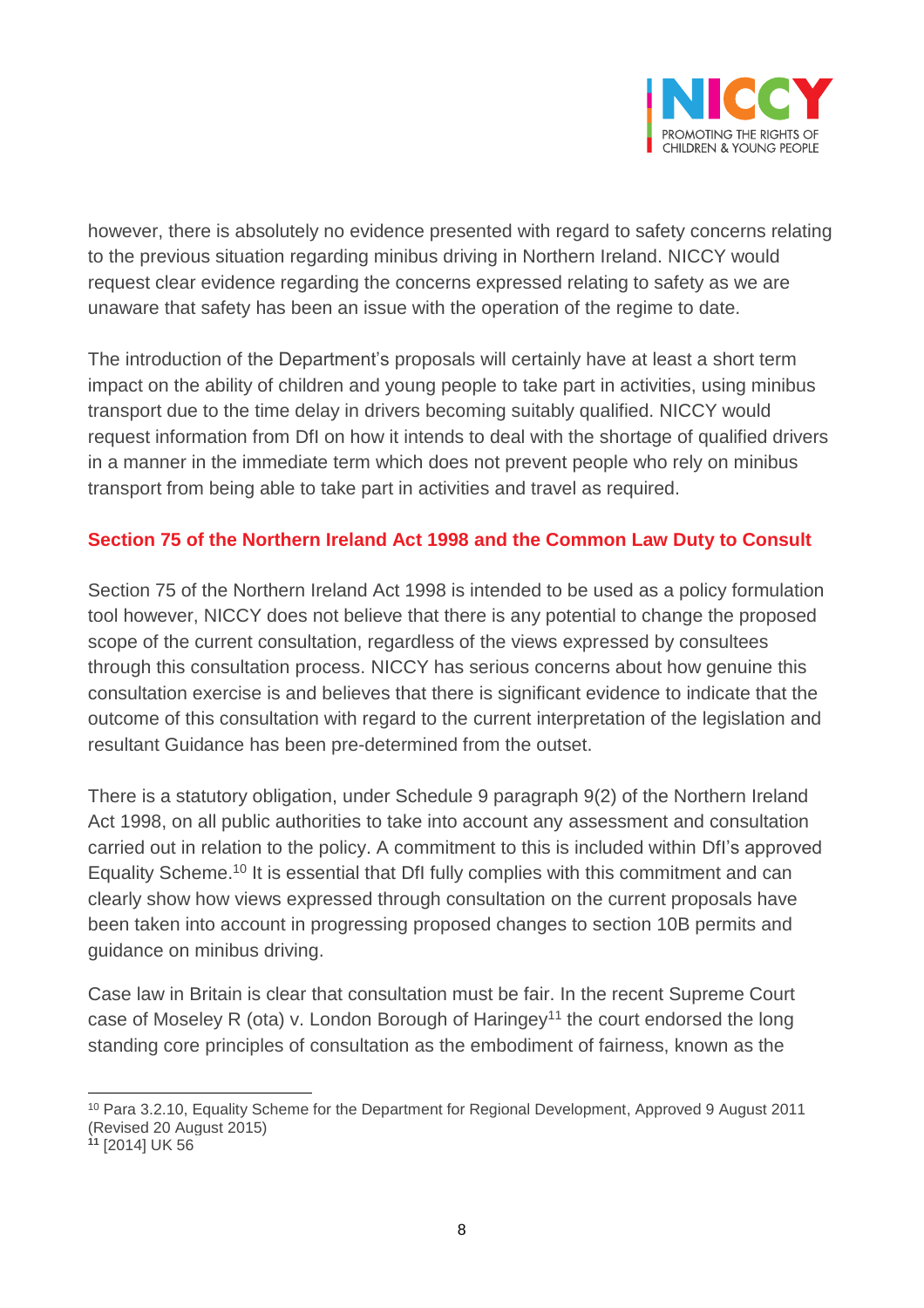

Gunning principles.<sup>12</sup> These are that consultation must be at a time when proposals are still at a formative stage; the proposer must give sufficient reasons for its proposal to permit intelligent consideration and response; adequate time must be given for consideration and response and the product of consultation must be conscientiously taken into account in finalising any statutory proposals. It is NICCY's view that in the current consultation the proposals are not at a formative stage as the decision to with regard to the progression of the proposed changes to section 10B permits and guidance on minibus driving, despite the ongoing consultation process. If this is the case, DfI will be unable to show that the product of consultation was conscientiously taken into account in finalising its proposals.

NICCY strongly suggests that DfI takes sufficient cognisance of its statutory equality and common law obligations in taking forward its proposed changes to section 10B permits and guidance on minibus driving. In the Moseley R (ota) v. London Borough of Haringey case, it was held that it was unfair and unlawful not to invite and consider views about possible alternatives to the proposal contained in the consultation which was presented as if there was no alternative and consultees had no choice. NICCY believes there are notable parallels to be drawn with the current consultation and believes that the manner in which this consultation has been carried out raises serious questions about its fairness and consequently, lawfulness which could give rise to legal challenge.

NICCY is disappointed to note, from the Section 75 Equality of Opportunity Screening Analysis Form,<sup>13</sup> that the policies have been screened out for equality impact assessment under section 75 of the Northern Ireland Act 1998. Given the nature of the proposed changes to section 10B permits and guidance on minibus driving, children and young people are clearly one of the groups most likely to be impacted upon by the proposals contained therein.

There is also a significant failure in the consideration of data in carrying out the screening exercise on the proposed changes to section 10B permits and guidance on minibus driving, resulting in a failure to fully consider the needs of children and young people. Fundamental to the proper execution of screening is the data relied upon by the public authority in carrying out the screening exercise, particularly with regard to the categories of political opinion, racial group, marital status and sexual orientation, for whom there is no

 $\overline{a}$ 

<sup>12</sup> [1985] 84 LGR 168

<sup>13</sup> Department for Infrastructure, September 2017.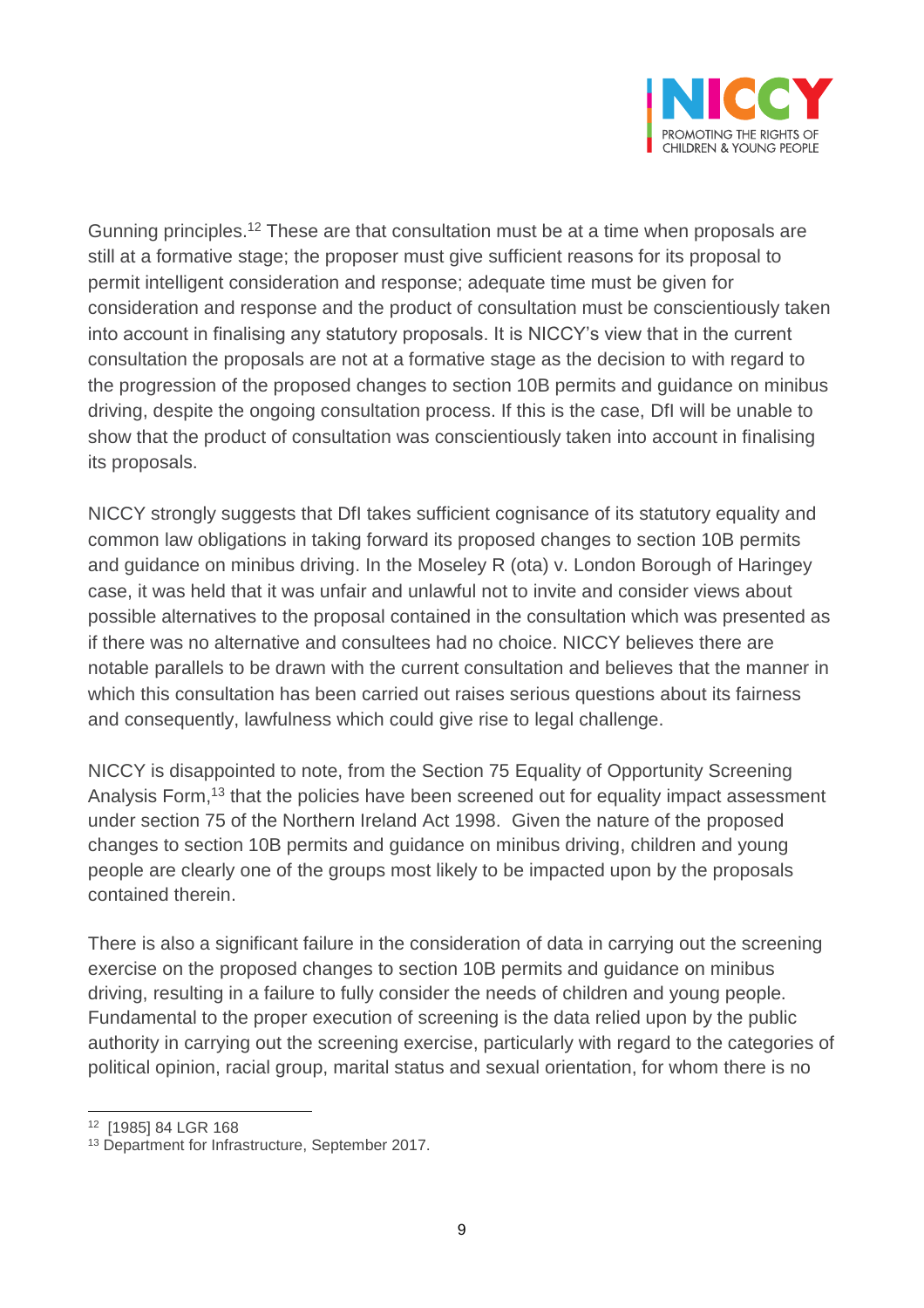

data presented. Proper screening of a policy based on all available disaggregated qualitative and quantitative data is a pre-requisite to determining if there is the potential for differential adverse impact or if there are actions which should be taken to better promote equality of opportunity and consequently the need to carry out a full EQIA. The Equality Commission's Guidance for public authorities in relation to screening is clear that where there is no data available, this should result in a public authority giving consideration to carrying out an EQIA. The Equality Commission's Guidance states that,

''*As a first step in the screening exercise, public authorities should gather evidence to inform their screening... The public authority should ensure that any screening decision is informed by relevant data... The absence of evidence does not indicate that there is no likely impact. A public authority should make arrangements to obtain relevant information, whether quantitative or qualitative. If a public authority having taken reasonable steps to obtain relevant data, concludes that none is available, it may then wish to consider*  subjecting the policy to an equality impact assessment."<sup>14</sup>

The consultation document states that there is limited evidence to suggest that the guidance has any significant adverse impact on any section 75 group as it applies equally to all drivers. NICCY believes that this interpretation of the potential impact of the proposed changes illustrates a clear misunderstanding of the Department's obligations under section 75 of the Northern Ireland Act 1998. It is clear from the statutory equality obligations under section 75 that equality of opportunity is not about treating everyone equally but rather about taking proactive measures to ensure that those children and young people with additional needs in accessing equality of opportunity have these needs met to ensure their full enjoyment of equality of opportunity. There will clearly be groups of children and young people and other protected section 75 groups who will be more likely to be adversely impacted upon by the proposed changes than others and the assertion that there will be no differential adverse impact on any member of the none section 75 groups due to equal application of the new policy assumes that the circumstances of all the groups are equal, which is clearly not the case.

In addition, the Department appears to have omitted is any consideration of the adverse impact on members of the protected section 75 groups who use minibuses. There is clear potential for differential adverse impact to be suffered by those who do not drive, for example, children and young people, children and young people with disabilities, older

 $\overline{a}$ <sup>14</sup>'Section 75 of the Northern Ireland Act 1998: A Guide for Public Authorities' Equality Commission for Northern Ireland, April 2010, pg 52.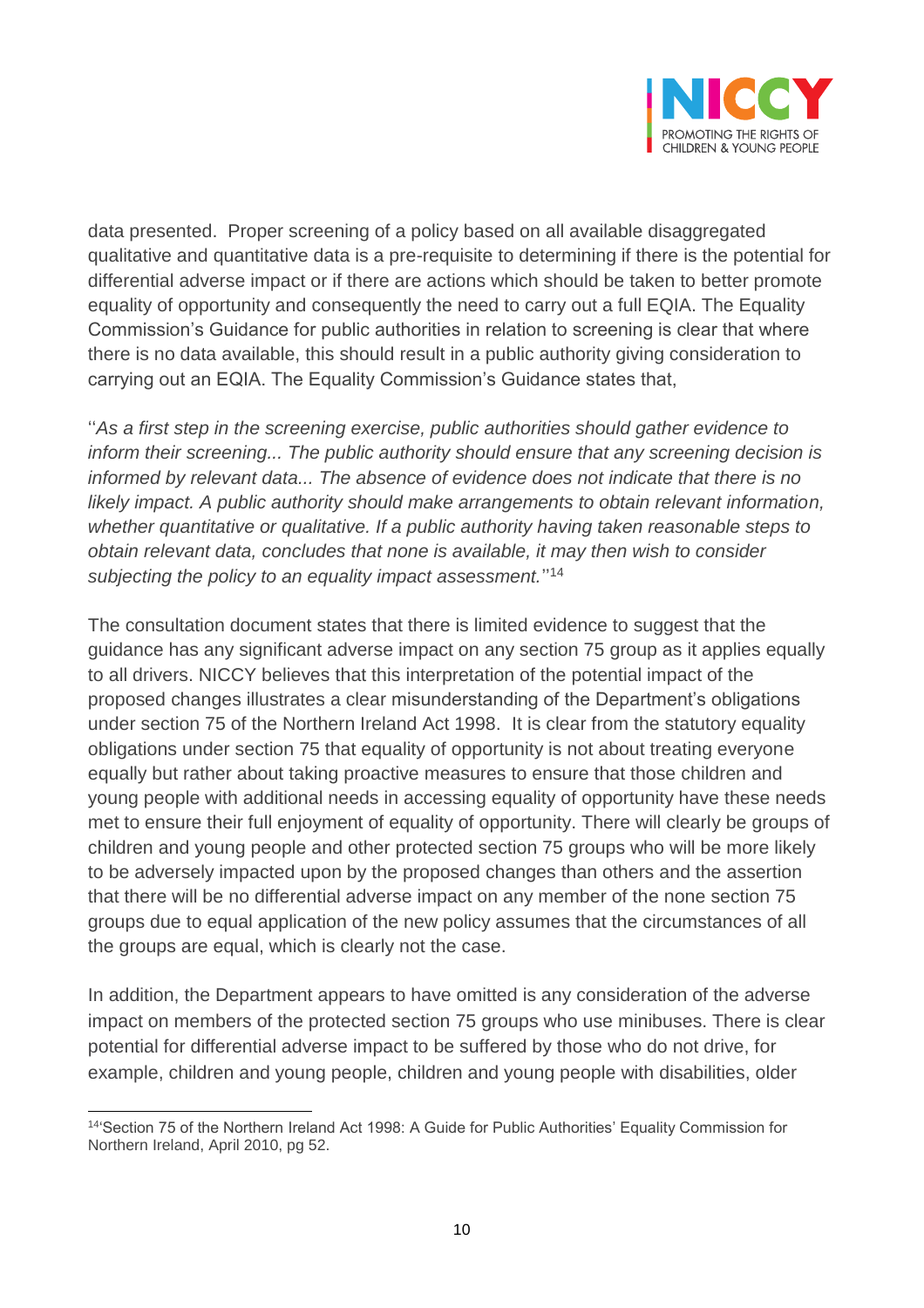

people and women. This adverse impact must be mitigated against as the impact is not simply to restrict the access of members of these groups from using minibus services, but also from accessing groups, leisure and cultural activities which are so important to ensuring inclusion in society and community participation.

As the Department has failed to adequately consider the impact on users of minibuses in carrying out its screening exercise, it has also failed to identify the clear adverse impacts which will be suffered by this group. Where this had been carried out properly, the Department would have identified adverse impacts and would have had introduce measures to mitigate the adverse impact on the enjoyment of equality of opportunity or promotion of equality of opportunity on children and young people. The failure to do so in this case, is in NICCY's opinion, a breach of DfI's approved Equality Scheme. There is a statutory obligation on DfI to take action to mitigate against adverse impact as well as to proactively promote equality of opportunity in order to comply with section 75 and we would firmly recommend that that both the screening and equality impact assessment of the Department's proposals are carried out as a matter of priority in order to comply with the statutory equality obligations under section 75 of the Northern Ireland Act 1998. Mitigating measures should include DfI covering the costs of compliance with its proposals to ensure that children and young people, including those with disabilities and other affected section 75 groups are able to continue to avail of transport they require in order to access a range of activities at no cost of schools or to the affected groups themselves.

While DfI is still currently operating under its 2011 Equality Scheme, NICCY recently responded to its consultation on its revised Equality Scheme where it was proposed to include a commitment to consider at the screening stage whether a policy will disproportionately affect those on lower incomes as well as a commitment to consider whether as a result of the policy there will be a variable impact across geographical areas. In addition, we welcomed the proposed amendments to the screening questions in the Department's draft Equality Scheme to include consideration of opportunities through the development of policies to promote positive attitudes towards people with disabilities and to encourage the participation of people with disabilities in public life. There is likely to be a clear differential adverse impact suffered by children and young people who are living in poverty, children and young people in rural areas and those with disabilities as a result of the proposed changes to the operation of minibuses. There has been no consideration of these issues in the current consultation and NICCY firmly advises the Department to revisit its screening documentation and adequately consider the potential adverse impact on all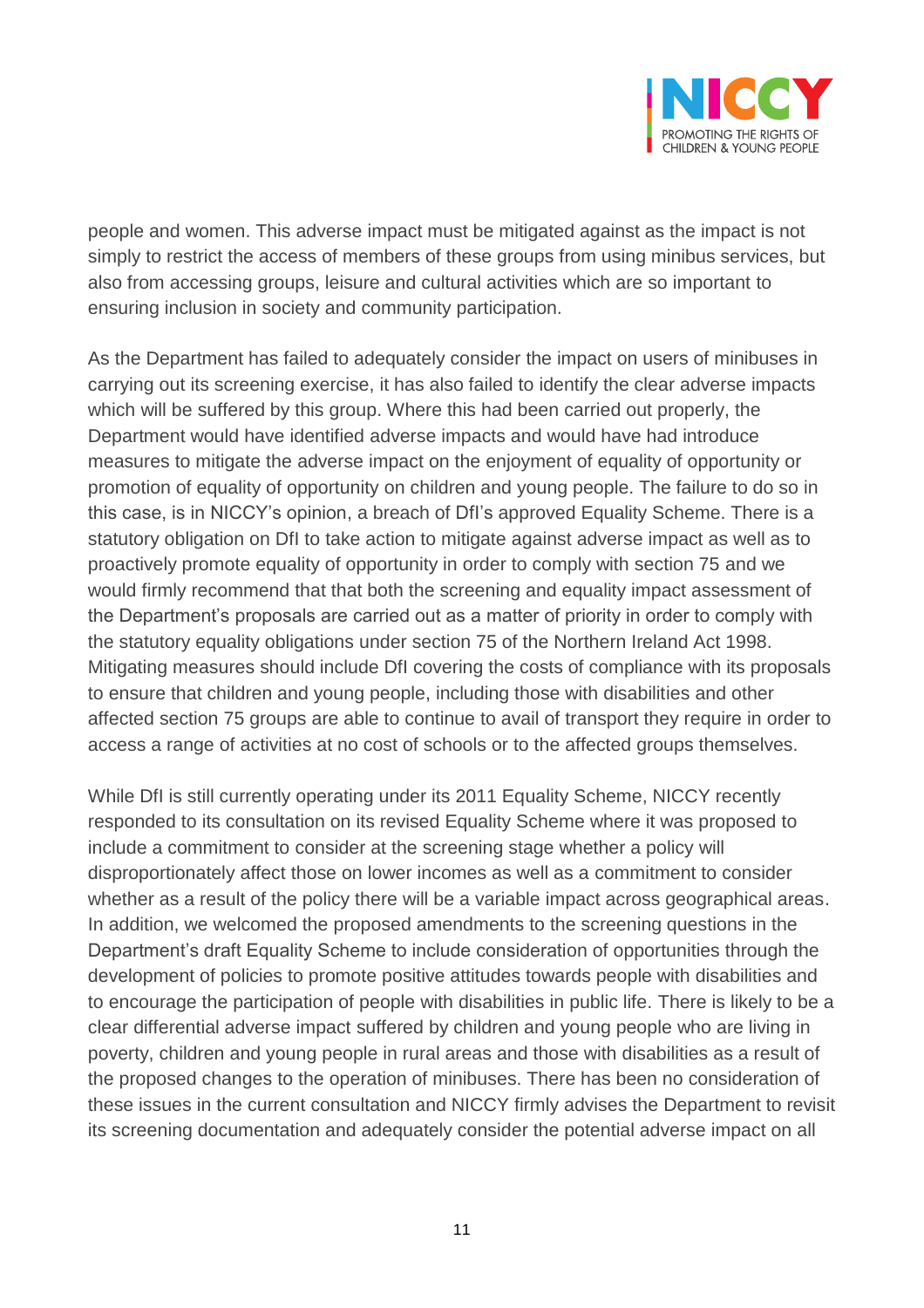

of the groups who are likely to be impacted upon as current and potential users of minibus services. Proper consideration of the potential for adverse impact on children and young people, including those with disabilities, as well as members of other protected section 75 groups should give rise to a comprehensive equality impact assessment being carried out which should include taking mitigating measures against the adverse impact suffered. We would respectfully remind the Department that compliance with these obligations is a statutory requirement under the Northern Ireland Act 1998 and we recommend that the Department desists from progressing its proposals until these statutory equality obligations have been fully complied with.

Given that the proposals contained within the consultation document have the potential to impact significantly on children and young people, direct consultation with children and young people would be extremely beneficial for the development of these proposals. This should include the provision of child accessible versions of the consultation document - a vital element to ensuring compliance with both section 75 of the Northern Ireland Act 1998 and Article 12 of the UNCRC.

The Department's Equality Scheme states that,

*''We will consider the accessibility and format of every method of consultation we use in order to remove barriers to the consultation process. Specific consideration will be given as to how best to communicate with children and young people, people with disabilities (in particular people with learning disabilities) and minority ethnic communities. We take account of existing and developing good practice, including the Equality Commission's guidance Let's Talk Let's Listen – Guidance for public authorities on consulting and involving children and young people (2008).''* 15

We would therefore be grateful for details of how you have, or intend to, consult directly with children and young people as part of this process.

In light of our concerns as outlined above, we would urge the DfI to carry out a full and comprehensive equality impact assessment on the proposed changes to section 10B permits and guidance on minibus driving, including direct consultation with children and young people, using and relying on all relevant and necessary data in line with the Department's statutory equality obligations under section 75 of the Northern Ireland Act

 $\overline{a}$ <sup>15</sup> Para 3.2.3, Equality Scheme for the Department for Regional Development, Approved 9 August 2011 (Revised 20 August 2015)